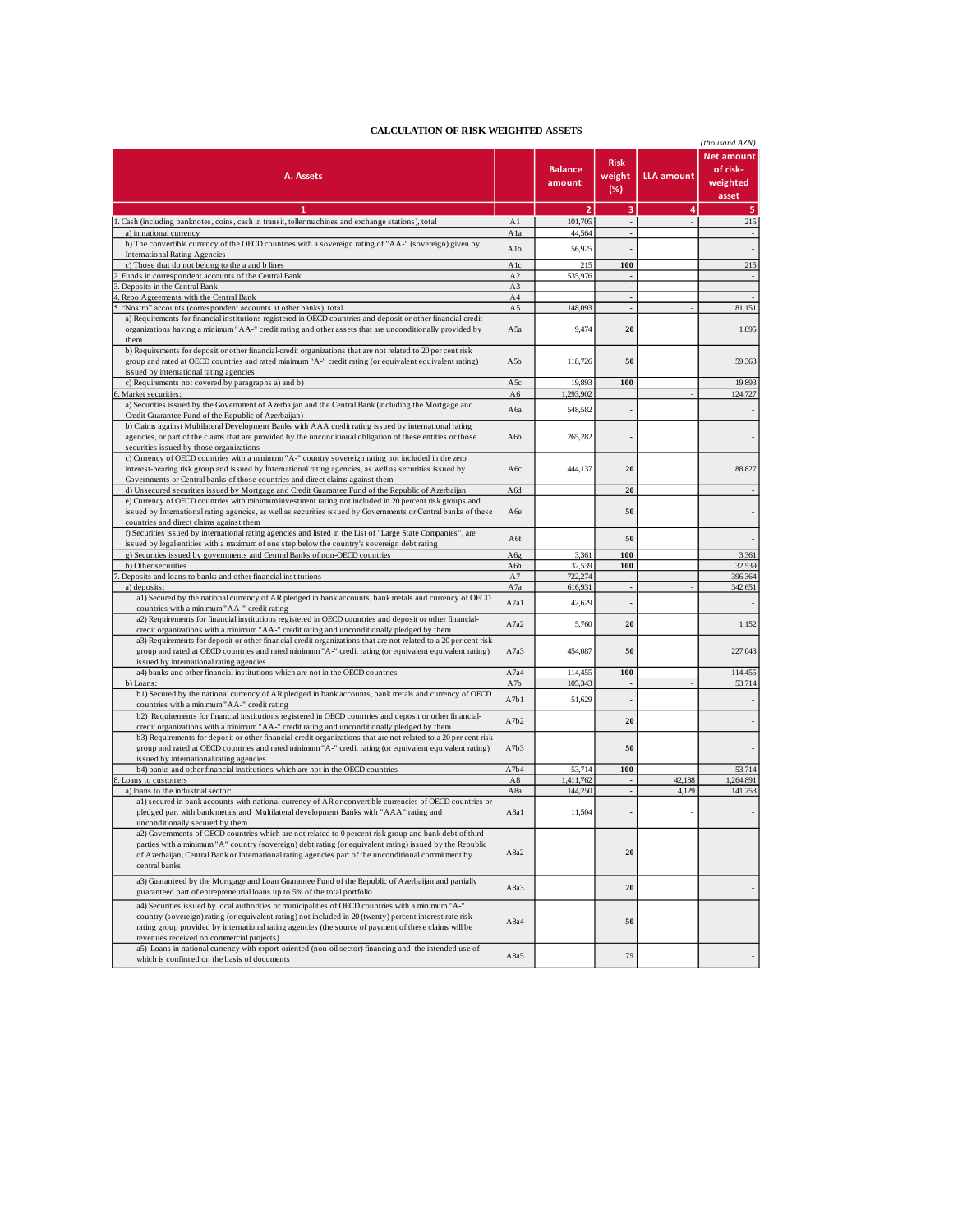| a6) in other cases                                                                                                                                                                                                                                                                                                                                                   | A8a6        | 132,747 | $\mathbf{x}$            | 4,129 | 141,253 |
|----------------------------------------------------------------------------------------------------------------------------------------------------------------------------------------------------------------------------------------------------------------------------------------------------------------------------------------------------------------------|-------------|---------|-------------------------|-------|---------|
| a6 1) local currency                                                                                                                                                                                                                                                                                                                                                 | A8a6 1      | 69,506  | 100                     | 4.061 | 65,445  |
| a6 1 1) including the guaranteed part of loans issued to entrepreneurs with a guarantee of the<br>Mortgage and Credit Guarantee Fund of the Republic of Azerbaijan and the non-performing part of the total<br>portfolio exceeding 5%                                                                                                                                | A8a6 1 1    |         | 100                     |       |         |
| a6 2) Business loans to borrowers with foreign currency income                                                                                                                                                                                                                                                                                                       | A8a6_2      |         | 100                     |       |         |
| a6_3) Foreign currency loans, except business loans issued to borrowers with foreign currency income                                                                                                                                                                                                                                                                 | A8a6 3      | 63,241  | 120                     | 67    | 75,808  |
| b) loans to agriculture:                                                                                                                                                                                                                                                                                                                                             | A8b         | 147,670 |                         | 6,097 | 145,444 |
| b1) secured in bank accounts with national currency of AR or convertible currencies of OECD countries or<br>pledged part with bank metals and Multilateral development Banks with "AAA" rating and<br>unconditionally secured by them                                                                                                                                | A8b1        | 348     |                         |       |         |
| b2) Governments of OECD countries which are not related to 0 percent risk group and bank debt of third<br>parties with a minimum "A" country (sovereign) debt rating (or equivalent rating) issued by the Republic<br>of Azerbaijan, Central Bank or International rating agencies part of the unconditional commitment by<br>central banks                          | A8b2        |         | 20                      |       |         |
| b3) Guaranteed by the Mortgage and Loan Guarantee Fund of the Republic of Azerbaijan and partially<br>guaranteed part of entrepreneurial loans up to 5% of the total portfolio                                                                                                                                                                                       | A8b3        |         | 20                      |       |         |
| b4) Securities issued by local authorities or municipalities of OECD countries with a minimum "A-"<br>country (sovereign) rating (or equivalent rating) not included in 20 (twenty) percent interest rate risk<br>rating group provided by international rating agencies (the source of payment of these claims will be<br>revenues received on commercial projects) | A8b4        |         | 50                      |       |         |
| b5) Loans in national currency with export-oriented (non-oil sector) financing and the intended use of<br>which is confirmed on the basis of documents                                                                                                                                                                                                               | A8b5        |         | 75                      |       |         |
| b6) in other cases                                                                                                                                                                                                                                                                                                                                                   | A8b6        | 147,322 | $\overline{\mathbf{X}}$ | 6,097 | 145,444 |
| b6 1) local currency                                                                                                                                                                                                                                                                                                                                                 | A8b6 1      | 126,229 | 100                     | 6,097 | 120,132 |
| b6_1_1) including the guaranteed part of loans issued to entrepreneurs with a guarantee of the<br>Mortgage and Credit Guarantee Fund of the Republic of Azerbaijan and the non-performing part of the total<br>portfolio exceeding 5%                                                                                                                                | $A8b6_11_1$ |         | 100                     |       |         |
| b6_2) Business loans to borrowers with foreign currency income                                                                                                                                                                                                                                                                                                       | $A8b6_2$    |         | 100                     |       |         |
| b6_3) Foreign currency loans, except business loans issued to borrowers with foreign currency income                                                                                                                                                                                                                                                                 | A8b6 3      | 21,093  | 120                     |       | 25,312  |
| c) loans to construction:                                                                                                                                                                                                                                                                                                                                            | A8c         | 148,169 |                         | 3.646 | 106,055 |
| c1) secured in bank accounts with national currency of AR or convertible currencies of OECD countries or<br>pledged part with bank metals and Multilateral development Banks with "AAA" rating and<br>unconditionally secured by them                                                                                                                                | A8c1        | 49,220  |                         |       |         |
| c2) Governments of OECD countries which are not related to 0 percent risk group and bank debt of third<br>parties with a minimum "A" country (sovereign) debt rating (or equivalent rating) issued by the Republic<br>of Azerbaijan, Central Bank or International rating agencies part of the unconditional commitment by<br>central banks                          | A8c2        |         | 20                      |       |         |
| c3) Guaranteed by the Mortgage and Loan Guarantee Fund of the Republic of Azerbaijan and partially<br>guaranteed part of entrepreneurial loans up to 5% of the total portfolio                                                                                                                                                                                       | A8c3        |         | 20                      |       |         |
| c4) Securities issued by local authorities or municipalities of OECD countries with a minimum "A-"<br>country (sovereign) rating (or equivalent rating) not included in 20 (twenty) percent interest rate risk<br>rating group provided by international rating agencies (the source of payment of these claims will be<br>revenues received on commercial projects) | A8c4        |         | 50                      |       |         |
| c5) Loans in national currency with export-oriented (non-oil sector) financing and the intended use of<br>which is confirmed on the basis of documents                                                                                                                                                                                                               | A8c5        |         | 75                      |       |         |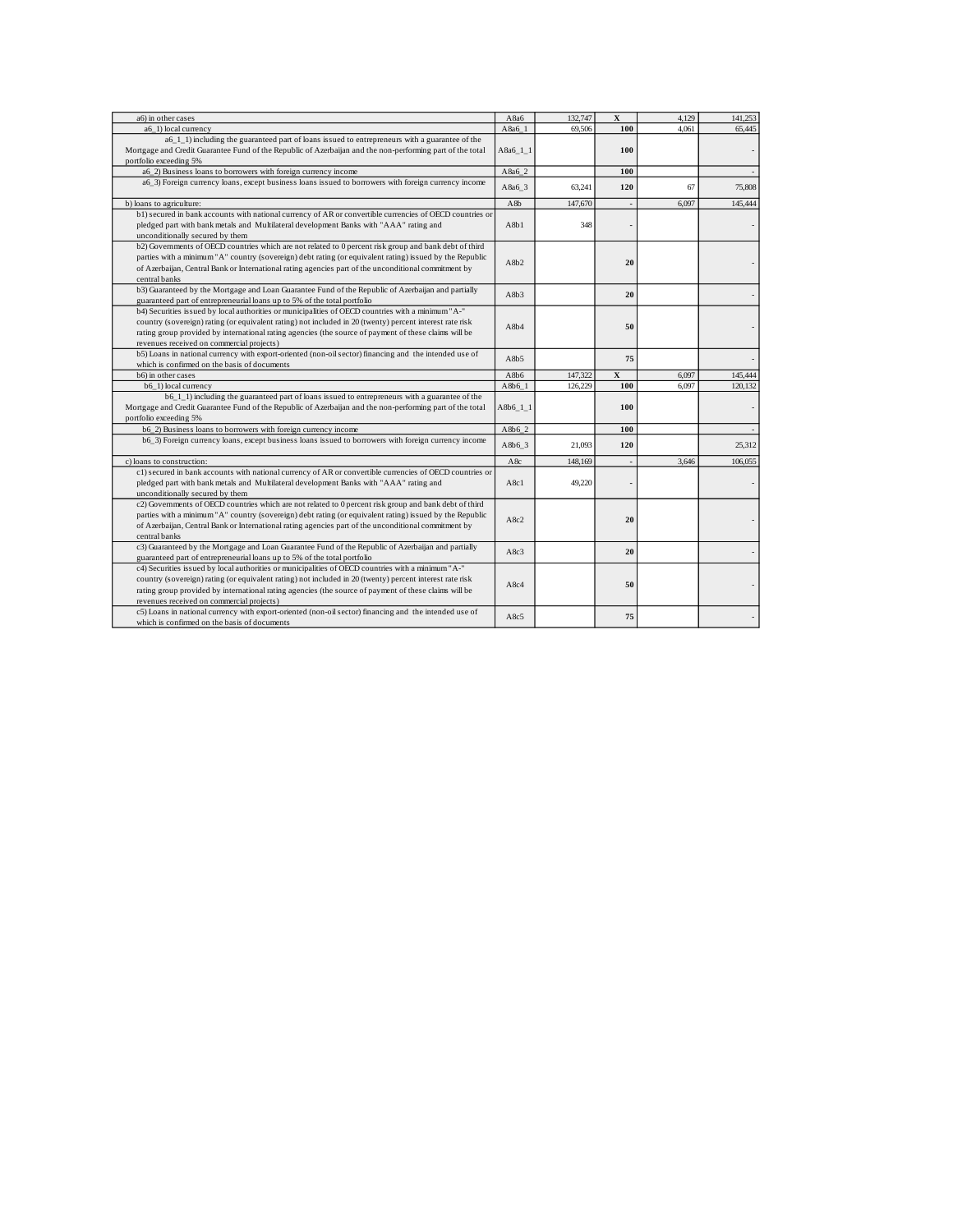| c6) in other cases                                                                                                                                                                                                                                                                                                                                                   | A8c6               | 98,950  | $\mathbf X$    | 3,646            | 106,055                  |
|----------------------------------------------------------------------------------------------------------------------------------------------------------------------------------------------------------------------------------------------------------------------------------------------------------------------------------------------------------------------|--------------------|---------|----------------|------------------|--------------------------|
| c6_1) local currency                                                                                                                                                                                                                                                                                                                                                 | A8c6 1             | 45.193  | 100            | 3.646            | 41,547                   |
| c6_1_1) including the guaranteed part of loans issued to entrepreneurs with a guarantee of the<br>Mortgage and Credit Guarantee Fund of the Republic of Azerbaijan and the non-performing part of the total                                                                                                                                                          | $A8c6_11_1$        |         | 100            |                  |                          |
| portfolio exceeding 5%                                                                                                                                                                                                                                                                                                                                               |                    |         |                |                  |                          |
| c6_2) Business loans to borrowers with foreign currency income                                                                                                                                                                                                                                                                                                       | $A8c6_2$           |         | 100            |                  | $\overline{\phantom{a}}$ |
| c6_3) Foreign currency loans, except business loans issued to borrowers with foreign currency income                                                                                                                                                                                                                                                                 | $A8c6_3$           | 53,757  | 120            | $\overline{0}$   | 64,508                   |
|                                                                                                                                                                                                                                                                                                                                                                      |                    |         |                |                  |                          |
| d) loans to transport and communications:                                                                                                                                                                                                                                                                                                                            | A8d                | 46,419  |                | $\overline{0}$   | 46,069                   |
| d1) secured in bank accounts with national currency of AR or convertible currencies of OECD countries or<br>pledged part with bank metals and Multilateral development Banks with "AAA" rating and                                                                                                                                                                   | A8d1               | 377     |                |                  |                          |
| unconditionally secured by them                                                                                                                                                                                                                                                                                                                                      |                    |         |                |                  |                          |
| d2) Governments of OECD countries which are not related to 0 percent risk group and bank debt of third<br>parties with a minimum "A" country (sovereign) debt rating (or equivalent rating) issued by the Republic<br>of Azerbaijan, Central Bank or International rating agencies part of the unconditional commitment by<br>central banks                          | A8d2               |         | 20             |                  |                          |
| d3) Guaranteed by the Mortgage and Loan Guarantee Fund of the Republic of Azerbaijan and partially<br>guaranteed part of entrepreneurial loans up to 5% of the total portfolio                                                                                                                                                                                       | A8d3               |         | 20             |                  |                          |
| d4) Securities issued by local authorities or municipalities of OECD countries with a minimum "A-"<br>country (sovereign) rating (or equivalent rating) not included in 20 (twenty) percent interest rate risk<br>rating group provided by international rating agencies (the source of payment of these claims will be<br>revenues received on commercial projects) | A8d4               |         | 50             |                  |                          |
| d5) Loans in national currency with export-oriented (non-oil sector) financing and the intended use of<br>which is confirmed on the basis of documents                                                                                                                                                                                                               | A8d5               |         | 75             |                  | $\overline{\phantom{a}}$ |
| d6) in other cases                                                                                                                                                                                                                                                                                                                                                   | A8d6               | 46,042  | $\mathbf x$    | $\boldsymbol{0}$ | 46,069                   |
| d6_1) local currency                                                                                                                                                                                                                                                                                                                                                 | A8d6_1             | 45,907  | 100            | $\boldsymbol{0}$ | 45,907                   |
| d6_1_1) including the guaranteed part of loans issued to entrepreneurs with a guarantee of the<br>Mortgage and Credit Guarantee Fund of the Republic of Azerbaijan and the non-performing part of the total<br>portfolio exceeding 5%                                                                                                                                | $A8d6_11_1$        |         | 100            |                  |                          |
| d6_2) Business loans to borrowers with foreign currency income                                                                                                                                                                                                                                                                                                       | A8d6_2             |         | 100            |                  |                          |
| d6_3) Foreign currency loans, except business loans issued to borrowers with foreign currency income                                                                                                                                                                                                                                                                 |                    |         |                |                  |                          |
|                                                                                                                                                                                                                                                                                                                                                                      | A8d6_3             | 135     | 120            |                  | 162                      |
| e) loans to trade and service sectors:                                                                                                                                                                                                                                                                                                                               | A8e                | 721,565 | $\overline{a}$ | 27,464           | 595,768                  |
| e1) secured in bank accounts with national currency of AR or convertible currencies of OECD countries or                                                                                                                                                                                                                                                             |                    |         |                |                  |                          |
| pledged part with bank metals and Multilateral development Banks with "AAA" rating and<br>unconditionally secured by them                                                                                                                                                                                                                                            | A8e1               | 151,186 |                |                  |                          |
| e2) Governments of OECD countries which are not related to 0 percent risk group and bank debt of third<br>parties with a minimum "A" country (sovereign) debt rating (or equivalent rating) issued by the Republic<br>of Azerbaijan, Central Bank or International rating agencies part of the unconditional commitment by<br>central banks                          | A8e2               |         | 20             |                  |                          |
| e3) Guaranteed by the Mortgage and Loan Guarantee Fund of the Republic of Azerbaijan and partially                                                                                                                                                                                                                                                                   |                    |         |                |                  |                          |
| guaranteed part of entrepreneurial loans up to 5% of the total portfolio                                                                                                                                                                                                                                                                                             | A8e3               |         | 20             |                  |                          |
| e4) Securities issued by local authorities or municipalities of OECD countries with a minimum "A-"<br>country (sovereign) rating (or equivalent rating) not included in 20 (twenty) percent interest rate risk<br>rating group provided by international rating agencies (the source of payment of these claims will be                                              | A8e4               |         | 50             |                  |                          |
| revenues received on commercial projects)                                                                                                                                                                                                                                                                                                                            |                    |         |                |                  |                          |
| e5) Loans with export-oriented (non-oil sector) financing and the intended use of which is confirmed on                                                                                                                                                                                                                                                              | A8e5               |         | 75             |                  |                          |
| the basis of documents in national currency                                                                                                                                                                                                                                                                                                                          |                    |         |                |                  |                          |
| e6) in other cases                                                                                                                                                                                                                                                                                                                                                   | A8e6               | 570,379 | X              | 27,464<br>2.944  | 595,768                  |
| e6_1) local currency                                                                                                                                                                                                                                                                                                                                                 | $A8e6_1$           | 281,595 | 100            |                  | 278,651                  |
| $e6_1$ ] including the guaranteed part of loans issued to entrepreneurs with a guarantee of the<br>Mortgage and Credit Guarantee Fund of the Republic of Azerbaijan and the non-performing part of the total<br>portfolio exceeding 5%                                                                                                                               | $A8e6_11_1$        |         | 100            |                  |                          |
| e6_2) Business loans to borrowers with foreign currency income                                                                                                                                                                                                                                                                                                       | A8e6_2             |         | 100            |                  |                          |
| e6_3) Foreign currency loans, except business loans issued to borrowers with foreign currency income                                                                                                                                                                                                                                                                 |                    |         |                |                  |                          |
|                                                                                                                                                                                                                                                                                                                                                                      | A8e6_3             | 288,784 | 120            | 24,520           | 317,117                  |
| f) Loans to individuals for personal purposes                                                                                                                                                                                                                                                                                                                        | A8f                | 203,688 |                | 851              | 230,304                  |
| f1) secured in bank accounts with national currency of AR or convertible currencies of OECD countries or<br>pledged part with bank metals and Multilateral development Banks with "AAA" rating and<br>unconditionally secured by them                                                                                                                                | A8f1               | 5,129   |                |                  |                          |
| f2) Governments of OECD countries which are not related to 0 percent risk group and bank debt of third<br>parties with a minimum "A" country (sovereign) debt rating (or equivalent rating) issued by the Republic<br>of Azerbaijan, Central Bank or International rating agencies part of the unconditional commitment by<br>central banks                          | A8f2               |         | 20             |                  |                          |
| f3) Mortgage loans issued by the Mortgage and Credit Guarantee Fund of the Republic of Azerbaijan                                                                                                                                                                                                                                                                    | $A$ <sub>8f3</sub> | 28.82°  | 35             |                  | 10.089                   |
| f4) Mortgage loans provided by the Mortgage and Credit Guarantee Fund of the Republic of Azerbaijan at                                                                                                                                                                                                                                                               | A8f4               |         | 50             |                  |                          |
| the expense of other sources                                                                                                                                                                                                                                                                                                                                         |                    |         |                |                  |                          |
| f5) other consumer loans                                                                                                                                                                                                                                                                                                                                             | A8f5               | 169,732 |                | 851              | 220,214                  |
| f5_1) local currency                                                                                                                                                                                                                                                                                                                                                 | A8f51              | 67,059  | 100            | 846              | 66,214                   |
| f5_2) Consumer loans to borrowers with foreign currency income                                                                                                                                                                                                                                                                                                       | $A8f5_2$           |         | 100            |                  |                          |
| f5_3) Foreign currency loans, except consumer loans issued to borrowers with foreign currency income                                                                                                                                                                                                                                                                 | $A8f5_3$           | 102,673 | 150            | 6                | 154,000                  |
| f5_4) at the moment of issuance, the interest rate is higher than the average interest rate of the sector for<br>consumer loans in the previous quarter, and the sum of more than one third of the total consumer loan and<br>the BGN ratio above the indicative threshold                                                                                           | $A8f5_4$           |         | 150            |                  |                          |
| g) Loans to other sectors                                                                                                                                                                                                                                                                                                                                            | A8g                |         |                |                  | $\overline{\phantom{a}}$ |
| g1) secured in bank accounts with national currency of AR or convertible currencies of OECD countries or<br>pledged part with bank metals and Multilateral development Banks with "AAA" rating and<br>unconditionally secured by them                                                                                                                                | A8g1               |         |                |                  | $\frac{1}{2}$            |
| g2) Governments of OECD countries which are not related to 0 percent risk group and bank debt of third<br>parties with a minimum "A" country (sovereign) debt rating (or equivalent rating) issued by the Republic<br>of Azerbaijan, Central Bank or International rating agencies part of the unconditional commitment by<br>central banks                          | A8g2               |         | 20             |                  | $\overline{\phantom{a}}$ |
| g3) Mortgage loans issued by the Mortgage and Credit Guarantee Fund of the Republic of Azerbaijan                                                                                                                                                                                                                                                                    | A8g3               |         | 20             |                  | $\overline{\phantom{a}}$ |
| g4) Securities issued by local authorities or municipalities of OECD countries with a minimum "A-"<br>country (sovereign) rating (or equivalent rating) not included in 20 (twenty) percent interest rate risk<br>rating group provided by international rating agencies (the source of payment of these claims will be<br>revenues received on commercial projects) | A8g4               |         | 50             |                  | $\overline{\phantom{a}}$ |
| g5) Loans in national currency with export-oriented (non-oil sector) financing and the intended use of<br>which is confirmed on the basis of documents                                                                                                                                                                                                               | A8g5               |         | 75             |                  |                          |
|                                                                                                                                                                                                                                                                                                                                                                      |                    |         |                |                  |                          |